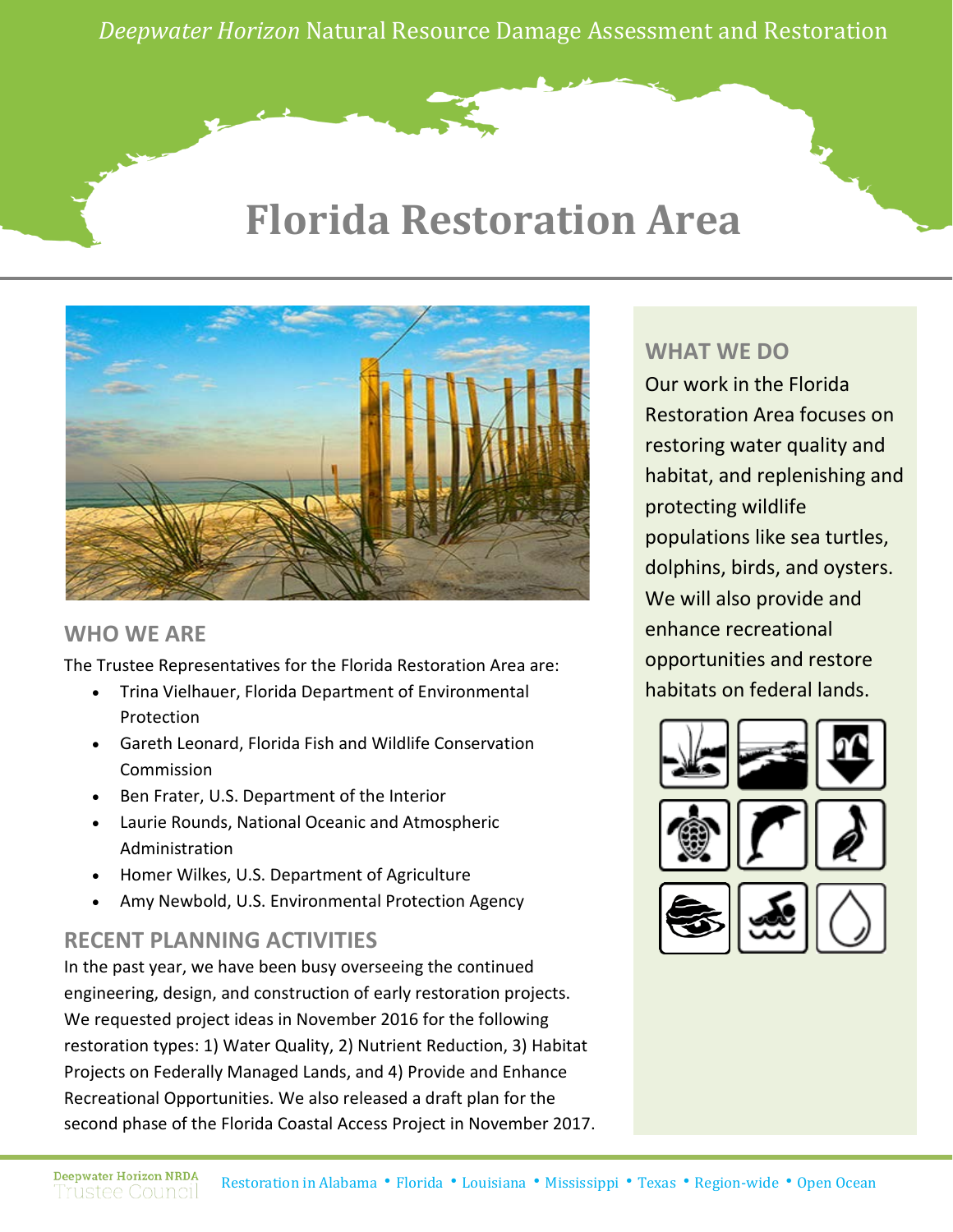# **Florida Restoration Area**

### RESTORATION PROJECTS

|                                                                                                                                                                                                |                                                                                                                                                                                                                                                                                                                                                                                                                                                                                                          |               | <b>ESTIMATED</b> |
|------------------------------------------------------------------------------------------------------------------------------------------------------------------------------------------------|----------------------------------------------------------------------------------------------------------------------------------------------------------------------------------------------------------------------------------------------------------------------------------------------------------------------------------------------------------------------------------------------------------------------------------------------------------------------------------------------------------|---------------|------------------|
|                                                                                                                                                                                                | <b>PROJECT DESCRIPTION</b>                                                                                                                                                                                                                                                                                                                                                                                                                                                                               | <b>STATUS</b> | <b>COST</b>      |
|                                                                                                                                                                                                | REPLENISH AND PROTECT LIVING COASTAL AND MARINE RESOURCES                                                                                                                                                                                                                                                                                                                                                                                                                                                |               |                  |
| <b>Enhanced Management</b><br>of Avian Breeding<br><b>Habitat Injured by</b><br><b>Response Activities</b>                                                                                     | Beach-nesting bird habitats were harmed by oil spill response activities. Marking sensitive<br>nesting sites aims to protect eggs, chicks and adults. The project is located across three<br>Gulf states: Florida, Alabama and Mississippi. In Florida, site enhancements are located in<br>Escambia, Santa Rosa, Okaloosa, Walton, Bay, Gulf, and Franklin counties. The<br>Department of the Interior and Florida are working together to implement this project.                                      |               | \$2.8M           |
| <b>Florida Oyster Cultch</b><br><b>Placement</b>                                                                                                                                               | This project in Escambia, Santa Rosa, Bay, and Franklin counties placed cultch material for<br>the settling of oyster larvae and oyster colonization in three Florida Bays. The bays include<br>Pensacola and St. Andrews Bay and involved placing 12,000 cubic yards of material over<br>60 acres in each bay system. In Apalachicola Bay 18,000 cubic yards of material were<br>placed over a 90 acre area.                                                                                            |               | \$5.4M           |
|                                                                                                                                                                                                | <b>RESTORE AND CONSERVE HABITAT</b>                                                                                                                                                                                                                                                                                                                                                                                                                                                                      |               |                  |
| Florida (Pensacola<br>Beach) Dune<br><b>Restoration Project</b>                                                                                                                                | This beach was impacted by oiling, and the extensive use of all-terrain vehicles and heavy<br>equipment. Since June 2010, this has inhibited plant growth and the natural seaward<br>expansion of the dunes. This project restored the affected area of the beach.                                                                                                                                                                                                                                       |               | \$586K           |
| <b>Pensacola Bay Living</b><br><b>Shorelines</b>                                                                                                                                               | Florida is partnering with NOAA to construct a living shoreline at the Project GreenShores<br>Site II location. Living shorelines protect and stabilize coastline while creating new habitat<br>for fish, oysters, and birds. Approximately 6 to 8 acres of salt marsh habitat and 4 acres of<br>reef habitat will be created along this urban shoreline of Pensacola, Florida.                                                                                                                          |               | \$10.8M          |
| <b>Florida Cat Point Living</b><br><b>Shoreline</b>                                                                                                                                            | This project is located in Franklin County and intends to expand on an existing breakwater<br>on-site of the Apalachicola National Estuarine Research Reserve in Eastpoint. The living<br>shoreline technique will be employed along approximately 0.3 mile of shoreline and<br>create approximately one acre of salt marsh habitat.                                                                                                                                                                     |               | \$776K           |
| <b>Florida Seagrass</b><br><b>Recovery Project</b>                                                                                                                                             | This project is primarily located in St. Joseph Bay Aquatic Preserve in Gulf County with<br>potential additional sites in Franklin and Bay County Aquatic Preserves. The first step is<br>surveying and mapping the seagrass scarring in three Aquatic Preserves with the<br>placement of sediment tides across two acres of seagrass propeller scars. Placement of<br>bird stakes in the project area to facilitate restoration and signage for boaters and<br>educational brochures are also included. |               | \$2.7M           |
| Perdido Key Dune<br><b>Restoration</b>                                                                                                                                                         | This project begins approximately 2.2 miles east of Perdido Pass and extends<br>approximately 6 miles to the east. The project restores dune vegetation to approximately<br>20 acres of degraded beach dune habitat, including habitat used by the federally<br>endangered Perdido Key Beach Mouse. Planting dune vegetation provides a buffer to the<br>primary dune and enhances dune habitats.                                                                                                        |               | \$611K           |
| <b>Seagrass Recovery</b><br><b>Project at Gulf Islands</b><br><b>National Seashore,</b><br><b>Florida District</b>                                                                             | This project at Gulf Islands National Seashore's Florida District addresses injury caused by<br>both the oil spill and response activities to shallow seagrass beds. Turtle grass is being<br>planted in seagrass beds located on the south side of the Naval Live Oaks Preserve in<br>Santa Rosa Sound, in Santa Rosa County.                                                                                                                                                                           |               | \$137K           |
|                                                                                                                                                                                                | PROVIDE AND ENHANCE RECREATIONAL OPPORTUNITIES                                                                                                                                                                                                                                                                                                                                                                                                                                                           |               |                  |
| The Apalachicola River<br><b>Wildlife and</b><br><b>Environmental Area</b><br><b>Fishing and Wildlife</b><br><b>Viewing Access</b><br><b>Improvements, Cash</b><br><b>Bayou and Sand Beach</b> | This project constructs a boardwalk on the 1/4 mile Sand Beach interpretive trail as well as<br>a fishing and wildlife observation structure and parking at Cash Bayou.                                                                                                                                                                                                                                                                                                                                  |               | \$263K           |
| <b>Bald Point State Park</b><br><b>Recreation Areas</b>                                                                                                                                        | This project constructs picnic pavilions, boardwalks, and a restroom with an associated<br>aerobic treatment system and drain field, as well as a floating dock and a canoe/kayak<br>launch in the park.                                                                                                                                                                                                                                                                                                 |               | \$471K           |
| <b>Big Lagoon State Park</b><br><b>Boat Ramp</b><br>Improvement                                                                                                                                | This project expands the boat ramp and boat trailer parking, improves traffic circulation at<br>the boat ramp at the Big Lagoon State Park, and constructs a new restroom.                                                                                                                                                                                                                                                                                                                               | ( ক           | \$1.5M           |

⟳In progress ◉ Monitoring Complete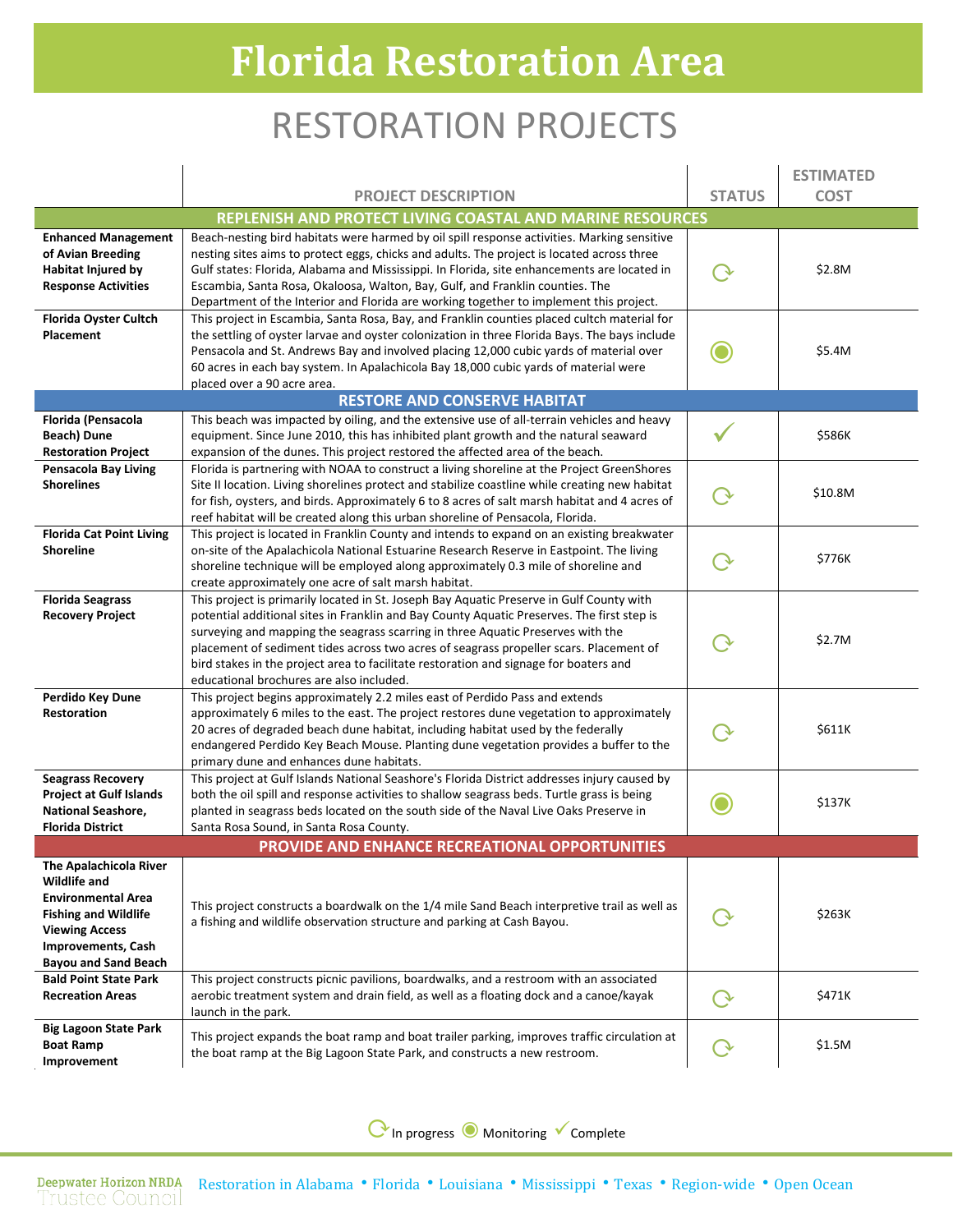# **Florida Restoration Area**

### RESTORATION PROJECTS

|                                                                                                                                                                   |                                                                                                                                                                                                                                                                                                                                                                                                                                                                                                                            |               | <b>ESTIMATED</b> |
|-------------------------------------------------------------------------------------------------------------------------------------------------------------------|----------------------------------------------------------------------------------------------------------------------------------------------------------------------------------------------------------------------------------------------------------------------------------------------------------------------------------------------------------------------------------------------------------------------------------------------------------------------------------------------------------------------------|---------------|------------------|
|                                                                                                                                                                   | <b>PROJECT DESCRIPTION</b>                                                                                                                                                                                                                                                                                                                                                                                                                                                                                                 | <b>STATUS</b> | <b>COST</b>      |
|                                                                                                                                                                   | PROVIDE AND ENHANCE RECREATIONAL OPPORTUNITIES (cont.)                                                                                                                                                                                                                                                                                                                                                                                                                                                                     |               |                  |
| <b>Bob Sikes Pier, Parking,</b><br>and Trail Restoration                                                                                                          | This project adds solar lighting, modifies the pier and rails, and renovates designated<br>parking areas at the existing Bob Sikes fishing pier on Santa Rosa Island. The project also<br>improves signage, widens and enhances an access trail, and implements aesthetic<br>improvements at the pier.                                                                                                                                                                                                                     |               | \$1M             |
| The City of Parker -<br><b>Oak Shore Drive Pier</b>                                                                                                               | This project constructs a fishing pier at Oak Shore Drive.                                                                                                                                                                                                                                                                                                                                                                                                                                                                 | ( →           | \$994K           |
| Deer Lake State Park<br>Development                                                                                                                               | This project adds a paved access road, parking, picnic shelters and a restroom.                                                                                                                                                                                                                                                                                                                                                                                                                                            | $\rm{O}$      | \$589K           |
| <b>Developing Enhanced</b><br>Recreational<br>Opportunities on the<br><b>Escribano Point Portion</b><br>of the Yellow River<br><b>Wildlife Management</b><br>Area | This project improves public access and enjoyment of natural resources at Escribano Point.<br>The improvements include a one-time assessment and mapping activities necessary for<br>developing the site for outdoor recreation purposes, hurricane debris removal and road<br>repair, constructing an entrance kiosk, information facilities, parking facilities, a parking<br>area, interpretive fishing facility, primitive camping sites, wildlife viewing areas, and bear-<br>proof containers for trash and storage. |               | \$2.6M           |
| Perdido Key State<br><b>Boardwalk</b><br><b>Improvements</b>                                                                                                      | This project removes and replaces six existing boardwalks leading to the beach from two<br>public access areas along Perdido Key in Escambia County.                                                                                                                                                                                                                                                                                                                                                                       | ( →           | \$589K           |
| <b>Scallop Enhancement</b><br>for Increased<br><b>Recreational Fishing</b><br>Opportunity in the<br><b>Florida Panhandle</b>                                      | This project is being implemented in Bay, Escambia, Santa Rosa, Okaloosa, Gulf, and<br>Franklin counties. The goal of this project is to increase scallop populations in the targeted<br>locations to self-sustaining levels to support recreational harvests.                                                                                                                                                                                                                                                             |               | \$2.9M           |
| The Panama City<br>Marina Fishing Pier,<br><b>Boat Ramp, and Staging</b><br><b>Docks</b>                                                                          | This project constructs a fishing pier, replaces a poorly functioning boat ramp, and<br>constructs new staging docks at the marina.                                                                                                                                                                                                                                                                                                                                                                                        |               | \$2M             |
| <b>Wakulla Mashes Sands</b><br><b>Park Improvements</b>                                                                                                           | This project constructs observation platforms, a canoe/kayak launch, boardwalks, and<br>walking paths. The boat ramp area, picnic areas, restroom facility, and parking area are<br>also being improved.                                                                                                                                                                                                                                                                                                                   |               | \$1.5M           |
| The Enhancement of<br><b>Franklin County Parks</b><br>and Boat Ramps                                                                                              | These projects support existing and provide new recreational opportunities at Eastpoint<br>Fishing Pier, Indian Creek Park boat launch facility, St. George Island Fishing Pier,<br>Waterfront Park in Apalachicola.                                                                                                                                                                                                                                                                                                       | $\Omega$      | \$1.8M           |
| <b>Florida Artificial Reef</b><br><b>Creation and</b><br>Restoration                                                                                              | This project takes place in Escambia, Santa Rosa, Okaloosa, Walton, and Bay counties. The<br>project includes reef designs to be constructed at various depths. The deep water<br>"nearshore reefs" have a single, prefabricated modular design and are located within nine<br>nautical miles of shore. Shallower "snorkeling reefs" have a piling-mounted design using<br>disc-shaped concrete and limestone layers with spacers between the layers, in less than<br>20 feet deep water and within 950 feet of shore.     |               | \$11.5M          |

⟳In progress ◉ Monitoring Complete